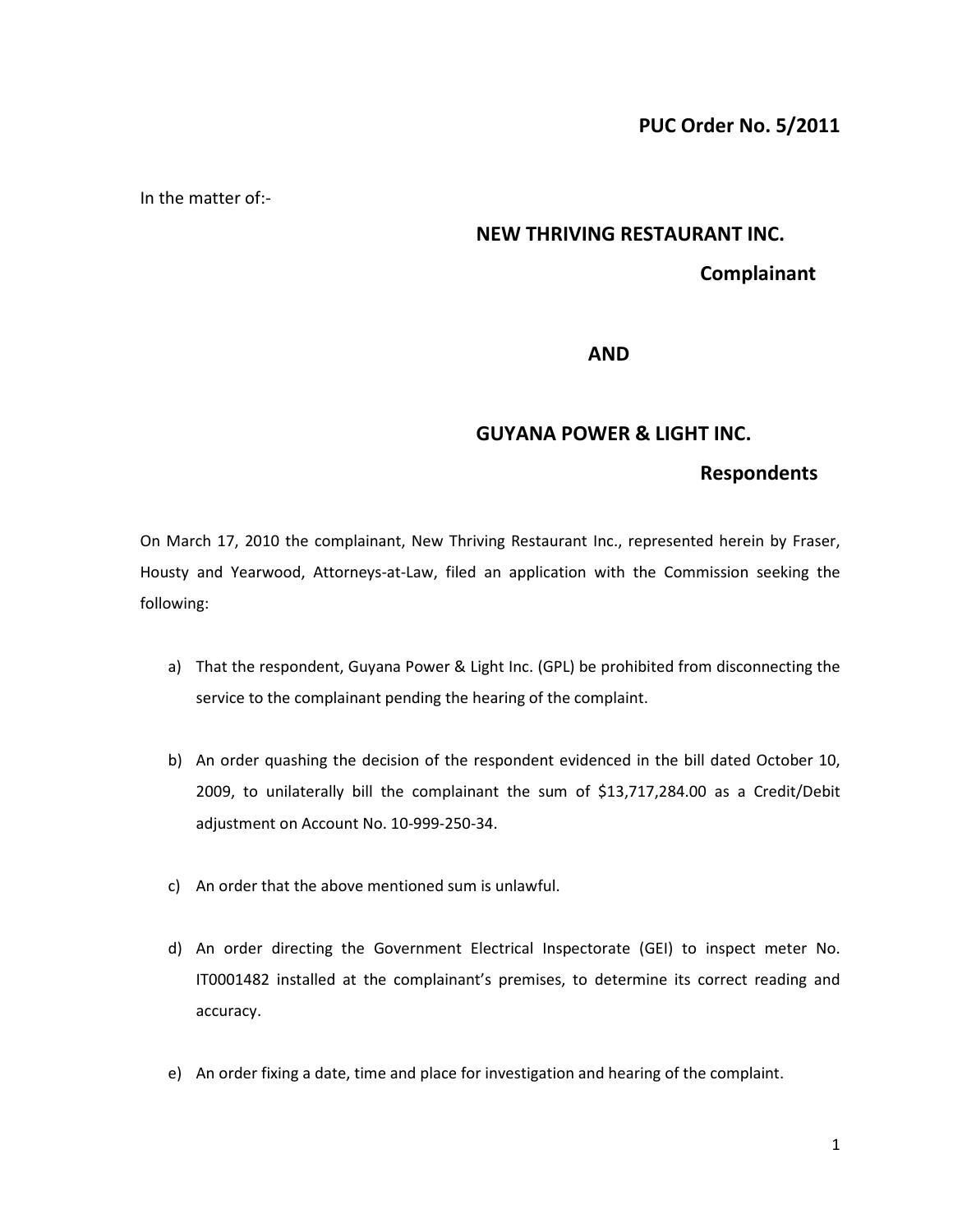Before we continue to rule on this matter we wish to make a few comments, as follows:

- i. The complainant seeks an order to quash the decision set out in bill dated October 10, 2009 which was, they alleged, "unilaterally arrived at". The basis for this application is unfortunate. All bills issued by GPL are based on the alleged consumption of electricity by consumers, and they do not have to seek the consensus of consumers. If consumers query their bills then an investigation will be conducted. There is no question of unilateral billing.
- ii. If GPL has issued a bill seeking a credit/debit adjustment they are in duty bound to issue particulars setting out how they have arrived at the figures. Apparently this was not done in this case and that may have prompted the complainant to seek the assistance of the Commission.

As we understand it, the complainant's claim is based on a perception that the bills issued by GPL are inflated since they installed a heavy duty generator in an attempt to reduce GPL's electricity charges and that the meter may not be representing accurately the consumption by the business enterprise.

Concerning the claim that the amount of \$13,717,284.00 is exorbitant and does not properly or accurately represent the amount owing, we have an interesting response from GPL.

The utility company by letter to us dated April 30, 2010 in response to the complainant's claims posits that that amount was transferred to the current account No. 10-999-250-34 from an account No. 13 003 346 11 which was in the name of **New Thriving Restaurant**. The complainant and holder of account No. 10-999-250-34 is **New Thriving Restaurant Inc**. Interestingly enough, GPL is conceding that "the transfer was due to the misunderstanding and lack of recognition of the legal distinction between New Thriving Restaurant Inc. (the complainant) and New Thriving Restaurant, a mistake that could easily have been made given the similarity of the names, the fact that application forms for each entity were executed by the same representatives, namely, Xiao Guang Zhao Ping and Che Jian, and the application of the company was stamped with the business stamp of New Thriving Restaurant."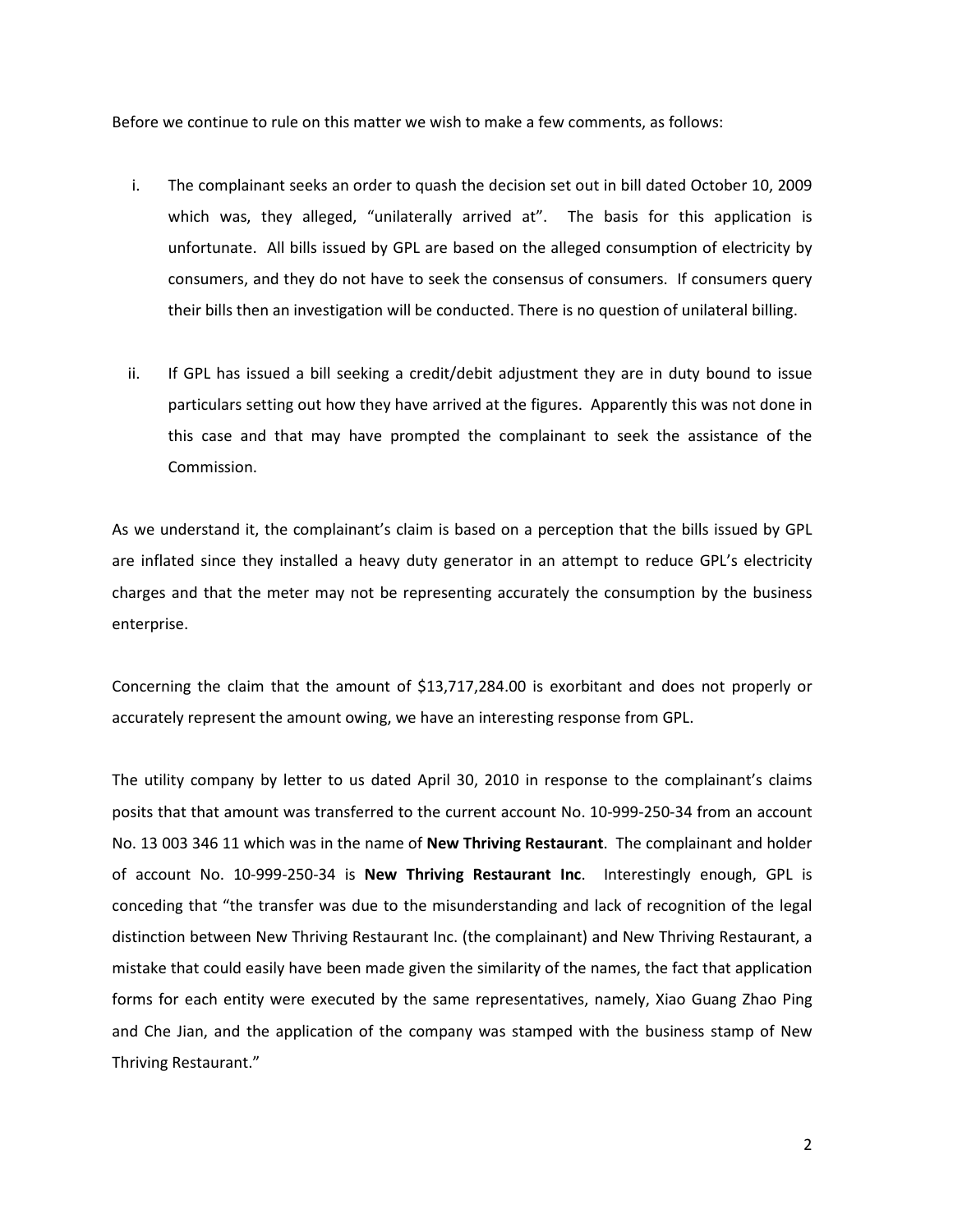The GPL further states that it recognized the oversight and will rectify the situation and remove the Credit/Debit charge from the complainant's account No. 10-999-250-34, which adjustment is to be reflected in the May 2011 billing of the account. And the utility further informed us that they will seek redress from the High Court to recover the amount of \$13,717,284.00 from the individuals trading under the name of New Thriving Restaurant.

This in effect disposes of the complainant's claim with respect to the amount owing being "unilaterally billed" and that the amount, with respect to the complaint, is unlawful.

What remains for the Commission to determine therefore, is whether meter No. IT0001482, which services the complainant's premises, accurately records the consumption of electricity supplied to the premises.

By the said letter dated April 30, 2010, GPL has expressed agreement for an accuracy test of the meter to be conducted by the GEI.

On June 22, 2010 the Public Utilities Commission (PUC) represented by our engineer, New Thriving Restaurant Inc. by its Attorney-at-law, GPL and the GEI attended the premises of the complainant to conduct a test. There the GEI explained that his department did not have the requisite instrument to do the testing of the meter. The GPL however, proceeded to test the meter but Counsel for the complainant objected and left.

By letter to the Commission dated July 6, 2010, Counsel for the complainant, informed us that he was aware that the GEI did not have the requisite instrument to test the accuracy of the meter, and he has identified a private contractor who has the necessary equipment which may be of assistance to the GEI in the performance of its duties. He recommended that the parties meet to agree on the modus operandi to be adopted to ensure a fair determination by the GEI.

On August 3, 2010, the Chief Electrical Inspector by letter indicated that the Guyana National Bureau of Standards (GNBS) is the authority legally responsible for testing the accuracy of measuring instruments, but the GNBS reported that they could not perform the tests required.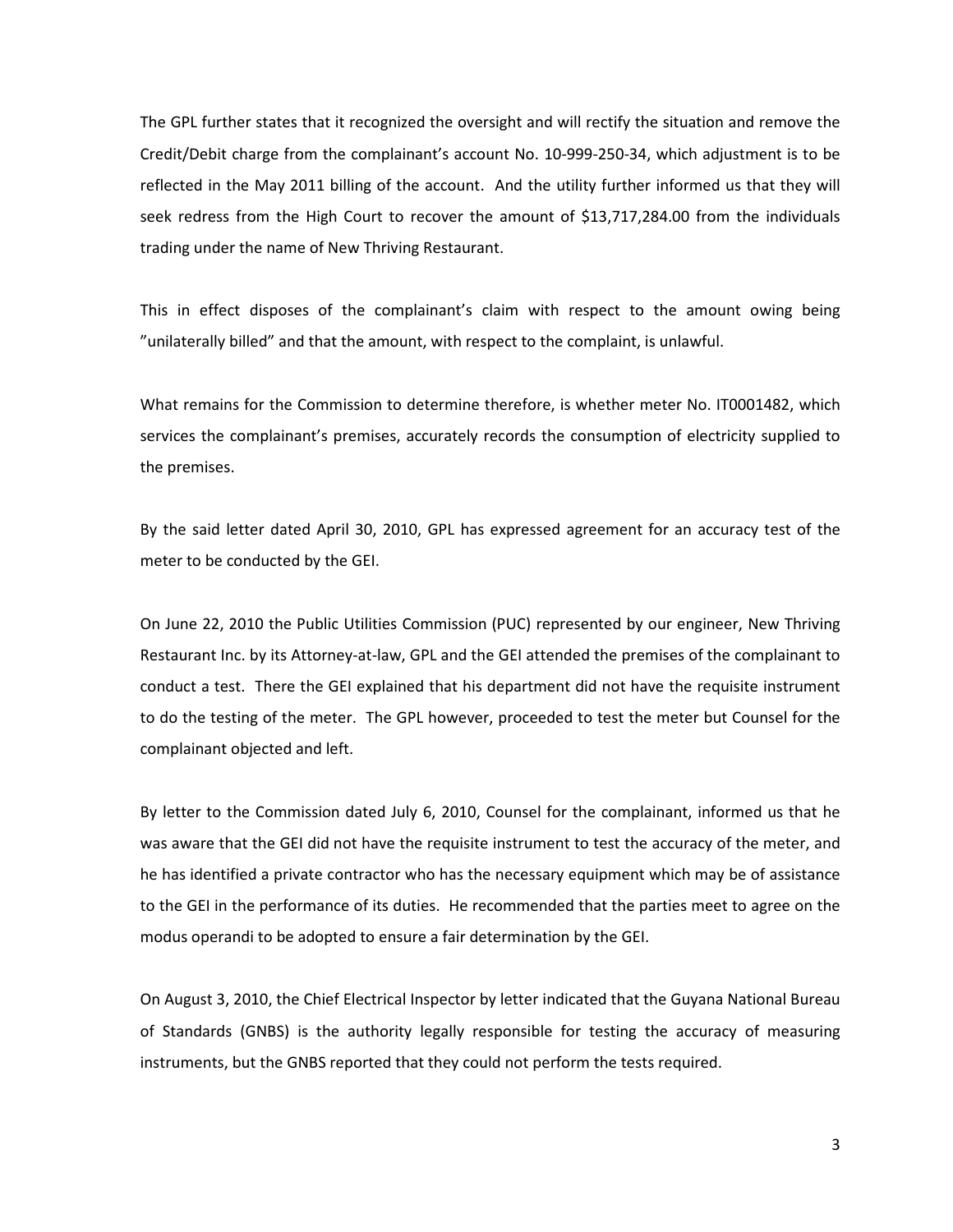The GEI however, had no objection to the required tests being performed by private contractors after agreement on the mode of operating, type of testing instrument and calibration of the instrument of the parties concerned, namely, GNBS, GPL, New Thriving Restaurant Inc. and the GEI.

Time had been running, we had not heard from the parties and we assumed that all was well. But we sent out notices and called the parties together at a meeting on March 11, 2011. Counsel for the complainant informed us that a test of the meter was in fact conducted by a contractor and the report will be made available to us. The GPL officials protested that any test done was unknown to them. On March 16, 2011 Counsel for the complainant submitted a copy of the report from the Contractor, TELS Engineering Services (TELS) dated March 15, 2011. The report however shows that the electrical measurements were done from November 15, 2010 to November 19, 2010; that the test did not determine the measurement accuracy of the meter, neither was there a certification of the instrument's calibration.

On April 11, 2011 all parties again met and it was agreed that the following conditions will apply in the determination of the tests, namely:

- a) The GPL and TELS to do the accuracy test of the meter.
- b) Primary metering to be done.
- c) Certification of the calibration for the instruments used to be submitted to the GNBS for approval.
- d) Representatives from the four parties will be present.
- e) To verify that the measuring is primary and the connections of the current transformer and the voltage transformer.
- f) The requisite current and voltage connections to be done for the test instruments.
- g) Verify the current and voltage readings on the test instruments.
- h) Synchronise both start times and take billing meter readings.
- i) Confirm that both instruments are zero.
- j) **When accuracy test commences**:
- k) Accumulated KWh readings taken and recorded every 15 minutes by both test instruments, and off the billing meter. The records to be kept by all parties present at the test.
- l) Test to be conducted for three (3) hours.
- m) Each party to submit results within two days after conclusion of test.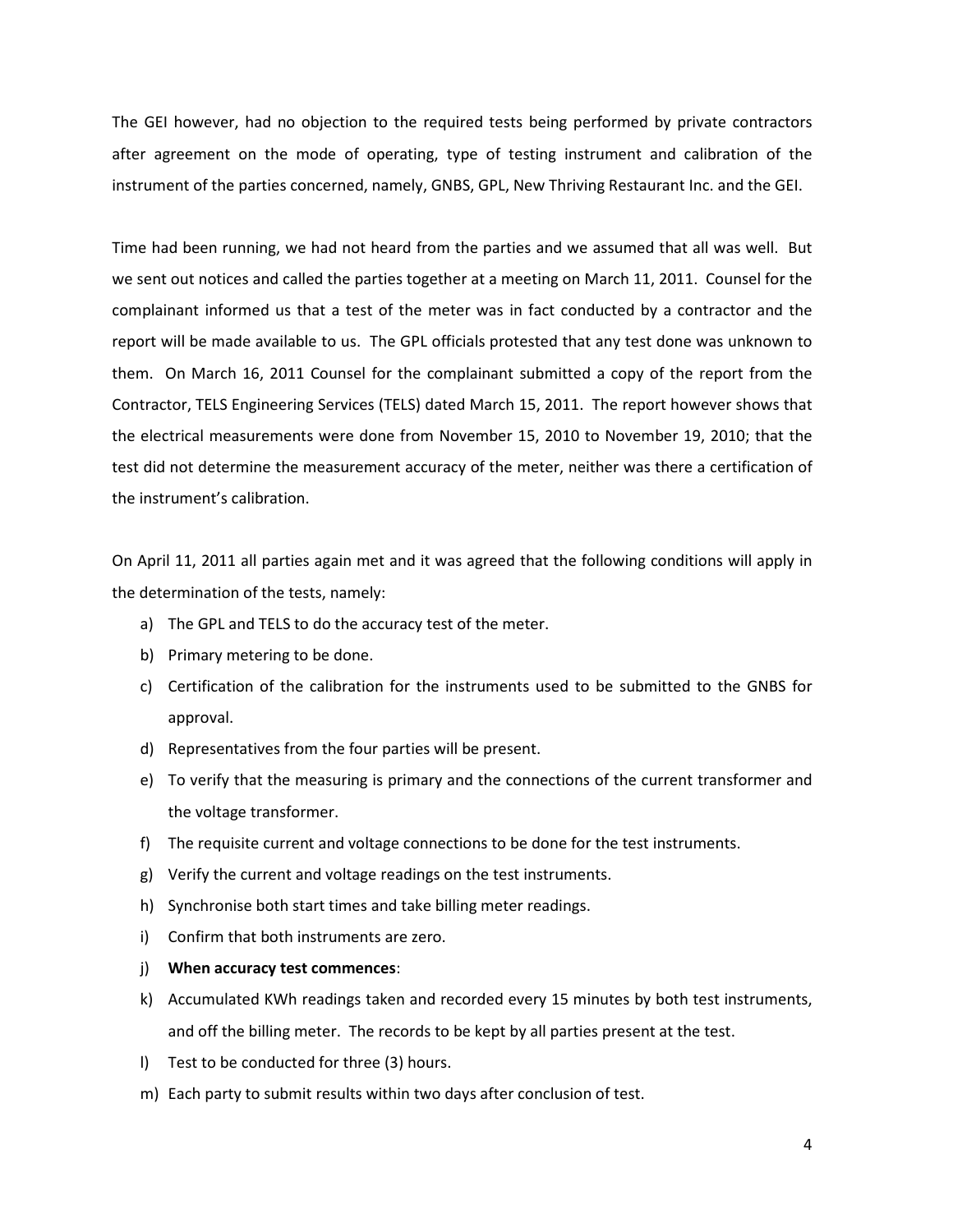**Mr. Lall of TELS** was present and stated that all the above are correct, and agreed.

**Mr. Fraser,** counsel for complainant stated that he needed to be satisfied that the criterion for the primary metering, in other words, the complainant needs something that New Thriving Restaurant Inc. should be billed on primary metering.

The GPL undertook to submit same before the commencement of the test.

On May 17, 2011 Mr. Fraser informed us that they were awaiting the certification of TELS measuring instruments.

We heard nothing further and on July 18, 2011 we wrote Counsel for the complainant that the matter is part heard—that it had been adjourned for the past three months to have an accuracy test done, and in May when the matter was again called he requested a further adjournment on the grounds that his clients were awaiting certification of the measuring instruments. We adjourned the matter to July 27, 2011 and on that date Mr. Fraser informed us that Mr. Lall was in Lethem carrying out electrical works and was unable to attend the hearing.

On August 2, 2011 we wrote Mr. Lall and informed him that the matter was adjourned to August 15, 2011 and we required him to attend and present what evidence he has at his disposal. At the hearing on August 15, 2011 Mr. Lall was present and he explained that he had received the calibration certificate for his instrument but which was subsequently damaged. He offered that he was expecting a replacement instrument with certified calibration the following week and he will be ready to proceed.

Mr. Fraser later informed the Chairman that he had received no further word from Mr. Lall, and he had identified Mr. Lloyd Rose of Dynamic Engineering Company (DEC) to conduct the test. Arrangements were made with Mr. Rose to conduct the test and for him to be present at the premises on September 24, 2011 with a view to conducting same.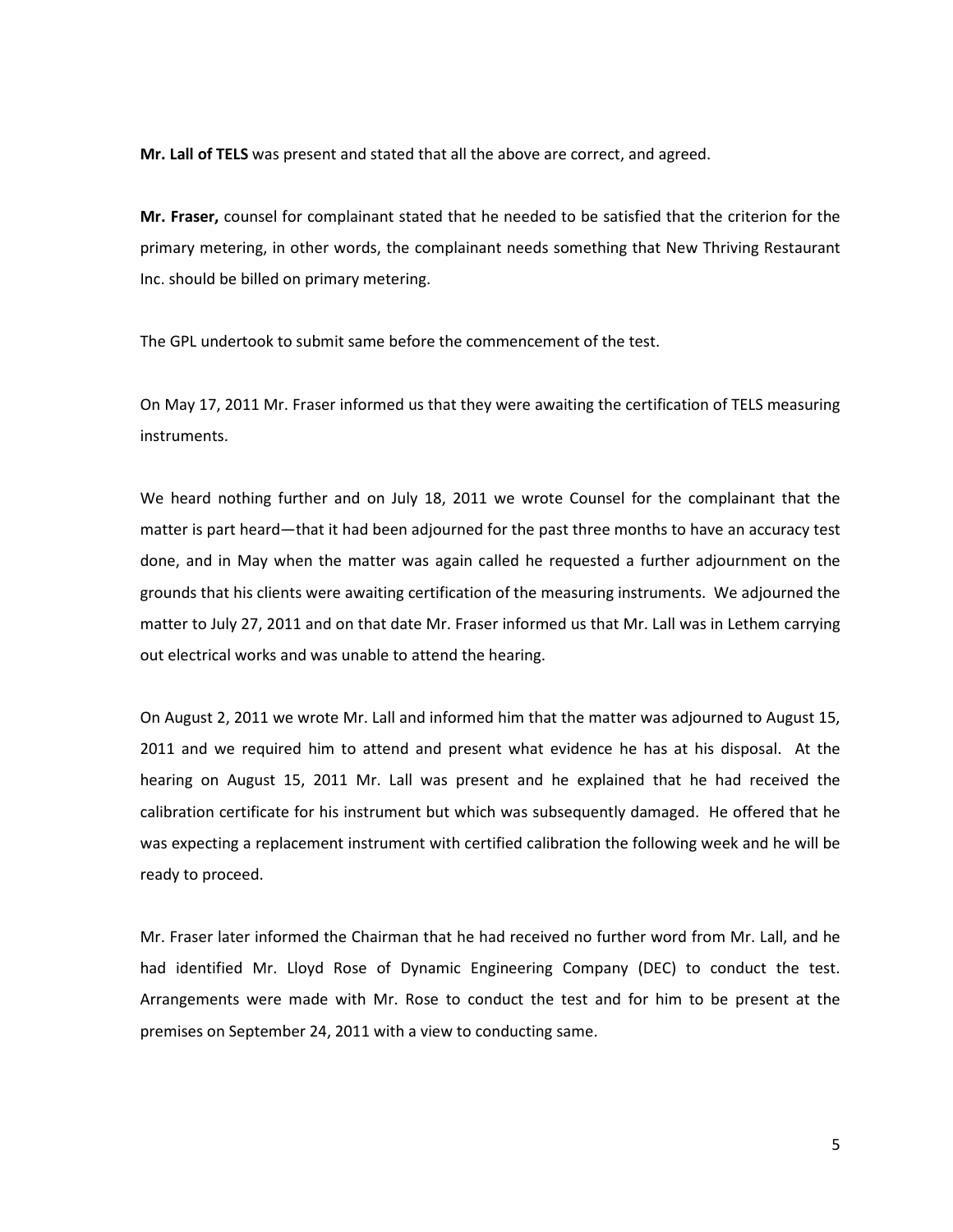On September 24, 2011 representatives from GPL, New Thriving Restaurant Inc., the PUC and Mr. Lloyd Rose were all present. A measurement accuracy of the meter was done thrice using GPL's Bird Dog Plus Analyzer (No. 6000 – 2070) and found to be 101.1%, 101.1% and 101.6% respectively. These averages were substantiated by printouts, which also included configuration data—and all data were submitted by GPL to the PUC and to Mr. Rose. We also received a valid calibration certificate for GPL's instrument as well as certification from the GNBS, dated September 6, 2011, stating that the Bird Dog Plus Analyzer (No. 6000 – 2070) was considered acceptable to determine the accuracy of the watt-hours meter tested by GPL.

At a hearing on September 26, 2011, the commission decided that GPL and the complainant will conduct another meter test in the presence of the GEI. This was scheduled for October 3, 2011. Present at this test were representatives from the PUC, GPL, GEI, DEC and the complainant (represented by Messrs. Fraser and Zhang). Using the previously certified Bird Dog instrument, the GPL's measurement accuracy results from the meter were 101.6%, 101.1% and 100.6%. These averaged 101.1%.

Dynamic Engineering conducted its test on the same day using an Amprobe DM11 Pro Data Logger (MFG#004544) instrument. This was of similar model used by TELS Engineering Services, and the test was done over a 5-day period from October  $3 - 8$ , 2011. The consumption logged by the data logger on the transformer secondary for the period was 9,781.5 kWh while the GPL meter recorded approximately 12,440 kWh for the same period from the primary side of the transformer.

The report from Dynamic Engineering revealed also the following:

- The test did not determine the measurement accuracy of the meter.
- There was no certification of the measuring instrument's calibration.
- The instrument was programmed to log the consumption for a "3-phase, 4-wire Wye"' connection, whereas it was connected to a "3-phase 4-wire" highleg delta arrangement.
- The details for the transformer losses were not provided.

By letter dated October 13, 2011, Mr. Lloyd Rose advised us that the test result obtained (**computer printout**) of the comparator metering reflected major discrepancies. He wrote that although the voltage recording showed that electricity supply during the period of the test was continuous, with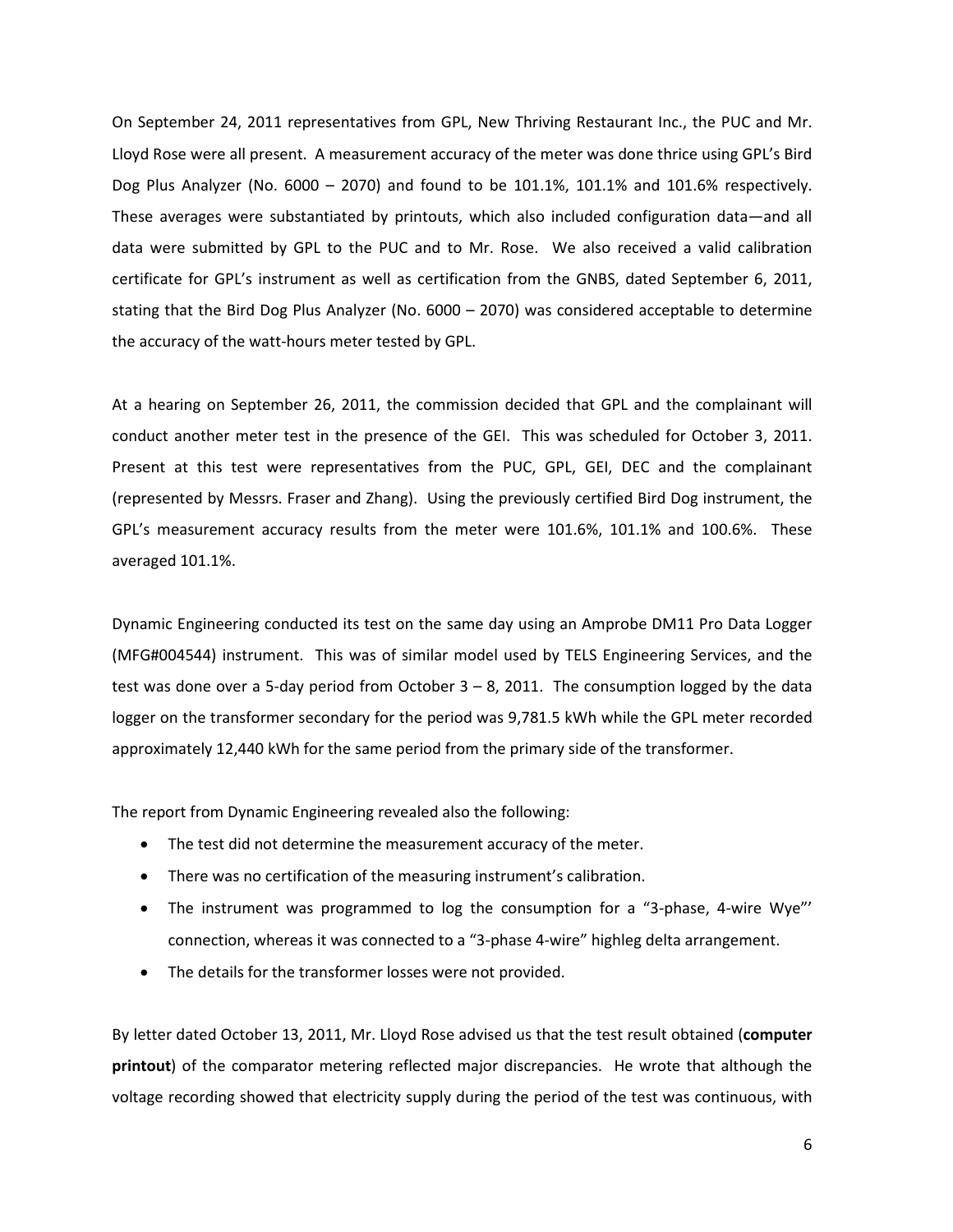no block out, the various recorded line current measurements did not show the same consistency. He considered it necessary to redo the test for two days during which period very careful monitoring of the process will be done.

By consent of all parties the request was granted and the test was redone on November 3, 2011, for two days.

On November 15, 2011, Mr. Rose again wrote a "report on Comparative Electricity Meter Test." He reported that the PUC had approved the undertaking of a comparative GPL electricity meter test at the request of Counsel for the complainant, that the purpose of the test was to evaluate the accuracy of the currently installed electricity meter with a view to establishing that it is recording within the legal threshold of plus or minus 2.5% accuracy, and that his company was engaged by the complainant for the test and evaluation report. He referred to both tests done on October 3, 2011 and November 3, 2011. The second test was undertaken with due precaution for the set up programming and security of the testing apparatus.

He has found that the instrument used by him was apparently failing to recognize current below 290 amps, repeatedly, and resulting in 19% to 21% lower energy recordings below that of GPL meter of the same period. He has concluded that his instrument is unreliable and the recordings unacceptable for the purpose intended. He added that a new test with an instrument confirmed to be reliable is considered necessary.

The report above referred to was received by us on November 16, 2011. A day prior, on November 15 we held another meeting where all parties attended. We enquired about the result of the test conducted on November  $3 - 5$ , 2011. Mr. Fraser stated that he has the report and same will be submitted before the end of the day—November 15, 2011.

The Chairman asked Mr. Fraser whether he can advise the Commission of the findings of that test. Mr. Fraser said he preferred the Commission to look at it and arrive at a decision. In further answer to the Chairman, Mr. Fraser stated that it was not necessary for another meeting as the Commission has enough evidence to come to a conclusion of the matter.

7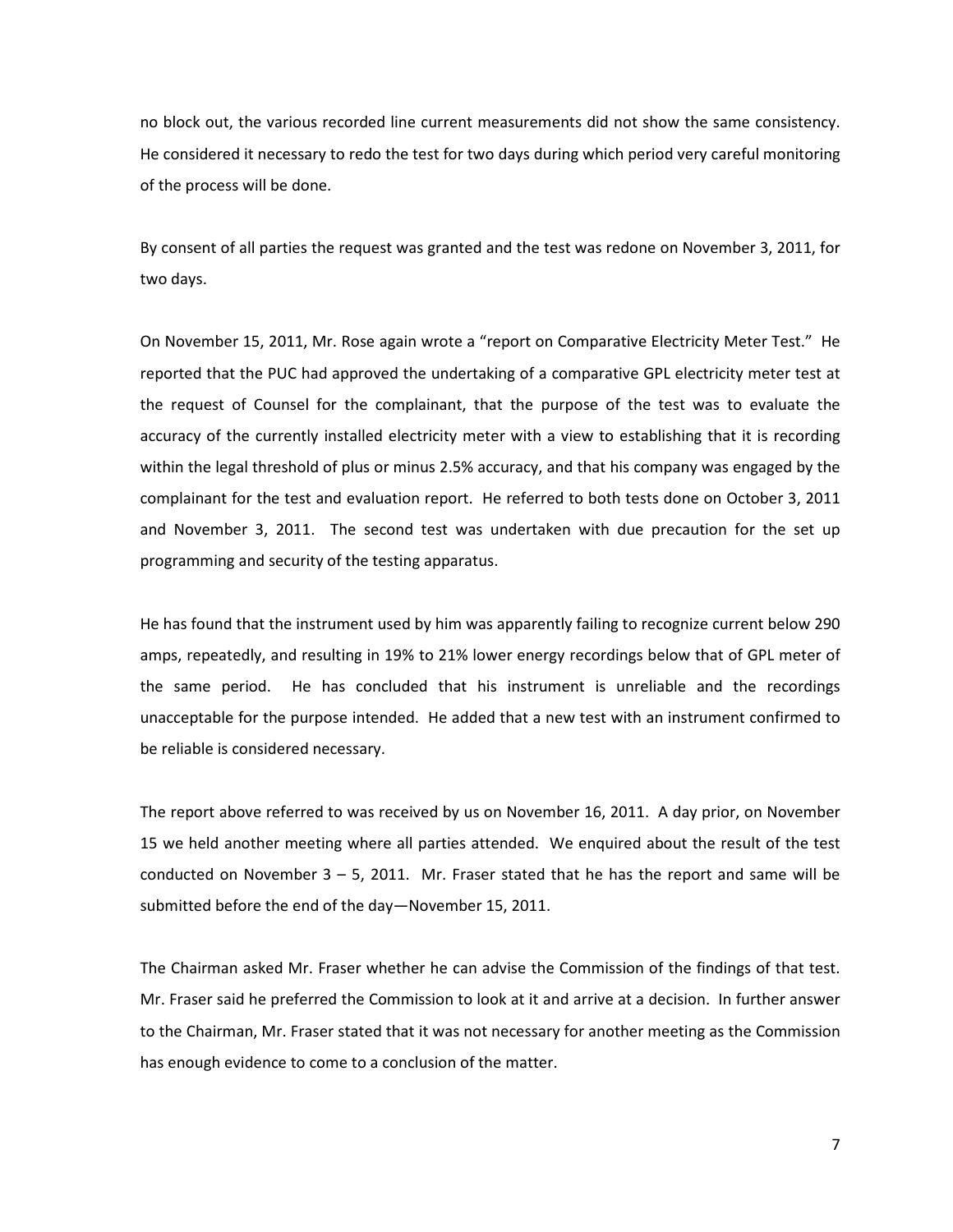Mr. Fraser reminded the Commission that he had invited it to refer two issues to the Court of Appeal for a ruling, namely:- the removal of a meter and its replacement by another when the matter was engaging the attention of the Commission, and secondly, the authority of GPL to bill the complainant on primary and not secondary metering.

The Chairman indicated that in view of the fact that another meeting is not necessary since Counsel for the complainant had nothing further to add on the report by Mr. Rose, the Commission will determine the question of the accuracy of the meter, and consider the issues raised re: referral to the Court of Appeal.

We noted Mr. Rose's concern that a new test with an instrument confirmed to be reliable is necessary. Having regard to the history and all circumstances surrounding the complaint, we, with respect, refused to grant such a request. The complainant had three opportunities to do a test he required to be done, and they have all been aborted.

What concerns us is that in none of the three opportunities afforded the complainant, did his engineers attempt to do what was required—that is to say—to test the accuracy of the meter. Mr. Rose himself has recognized the task he undertook. In the first paragraph of his November 15, 2011 report he unequivocally stated that the undertaking was a comparative GPL electricity meter test at the request of the Counsel for the complainant—that the purpose of the test is to evaluate the accuracy of the currently installed meter, with a view of establishing that its recording are within the legal threshold of the  $\pm$  2.5% accuracy.

GPL has used its "**Bird Dog Plus Analyzer**" and the results show that the meter was accurate to within the range prescribed by the relevant legislation.

Mr. Rose's tests appeared to be flawed at the outset. His instrument was programmed to **log consumption** and for a **"3-phase, 4-wire Wye**", but he had it connected to a **3-phase, 4-wire high leg Delta** arrangement. His instrument was not certified as per its calibration, and we had no details for the transformer losses, something which Mr. Rose himself had promised to provide. He wrote that he needed an instrument confirmed to be reliable which is a necessity, but he made no attempt on two occasions to get such an instrument or confirmation as to its accuracy.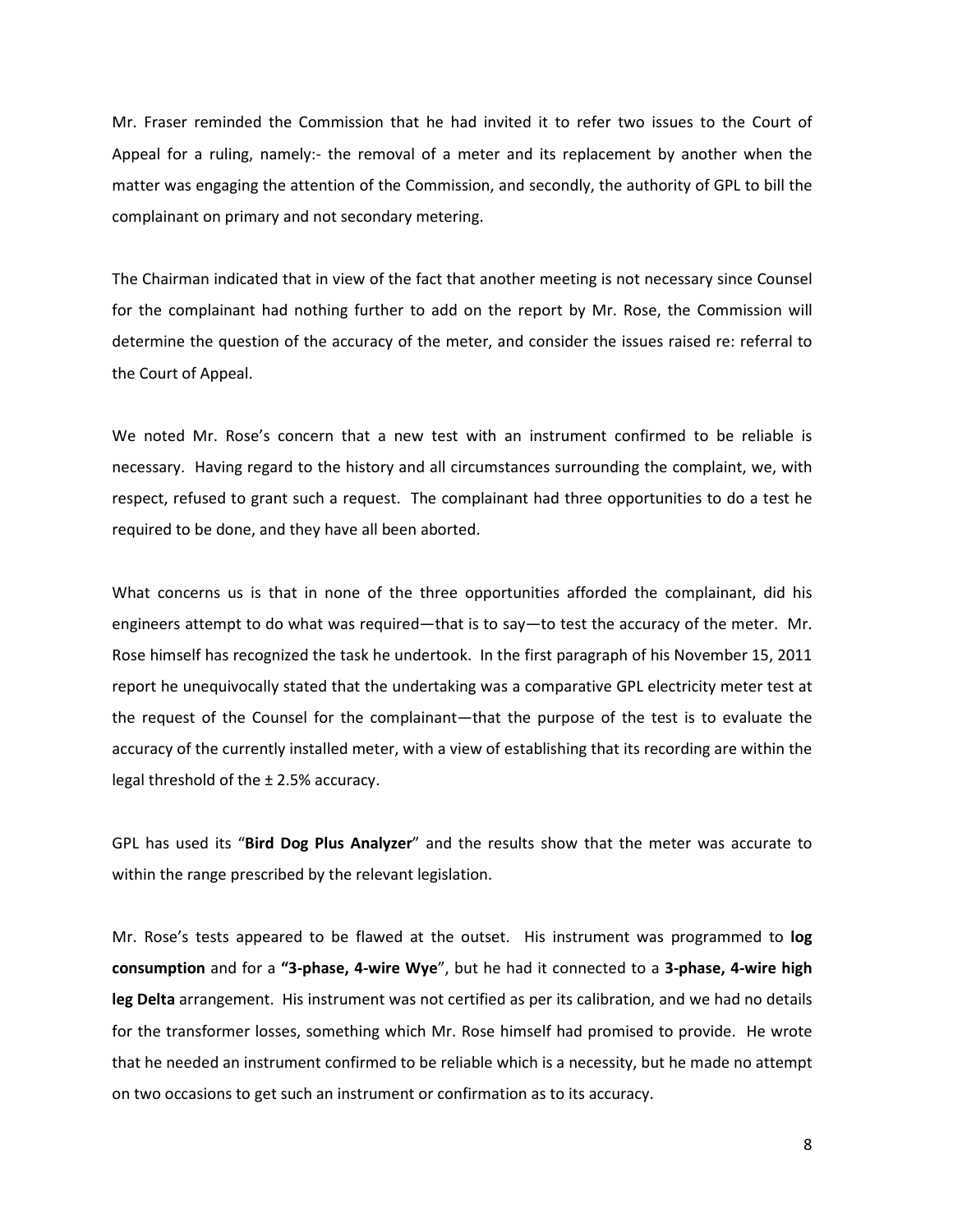Our view, with respect, is that the quantum of consumption of electricity must be intrinsically linked to the instrument, through which the supply of electricity passes, and the determination of the accuracy of the meter must be established. Both the utility and the business enterprise have recognized this basic fact and each wished a ruling on this vital aspect of the investigation.

We therefore rule that the meter No. IT0002292 is accurate to within the limits prescribed for the purpose intended. This meter, however, has replaced meter No. IT0001482 on October 30, 2010: GPL has explained the necessity to replace the meter because the entire area has been changed over from 50 Hz to 60 Hz, and that consumers were notified of the intended change. This change over did not in any way affect the meter accuracy. The actual happening is that with effect from October 2010 New Thriving Restaurant Inc. was supplied electricity via meter No. IT0002292 which instrument we find to be working quite satisfactorily and all bills issued represent the consumption by the business enterprise.

We find that when the consumer was receiving electricity via the meter which was removed in October 2010 there ought not to be cause for complaint nor concern. The average monthly consumption was then sixty five and a half thousand kWh compared to the current average consumption of just over seventy three thousand kWh per month.

On the question of primary or secondary metering. These terms are used when the metering is done on the primary or secondary side of the transformer. On whatever side the metering is done, the accuracy of the meter is not affected. The difference between the primary and secondary metering is that the primary metering would also record the losses in the transformer to about 1 - 3% difference.

When the frequency conversion was done in October 2010 the Potential Transformers (PT) for the metering installation had to be changed—the reason? The 50 Hz voltage is 11000 while the 60 Hz has voltage capacity of 13800. If there was no change, the PT would have been burnt and the meter would have been damaged.